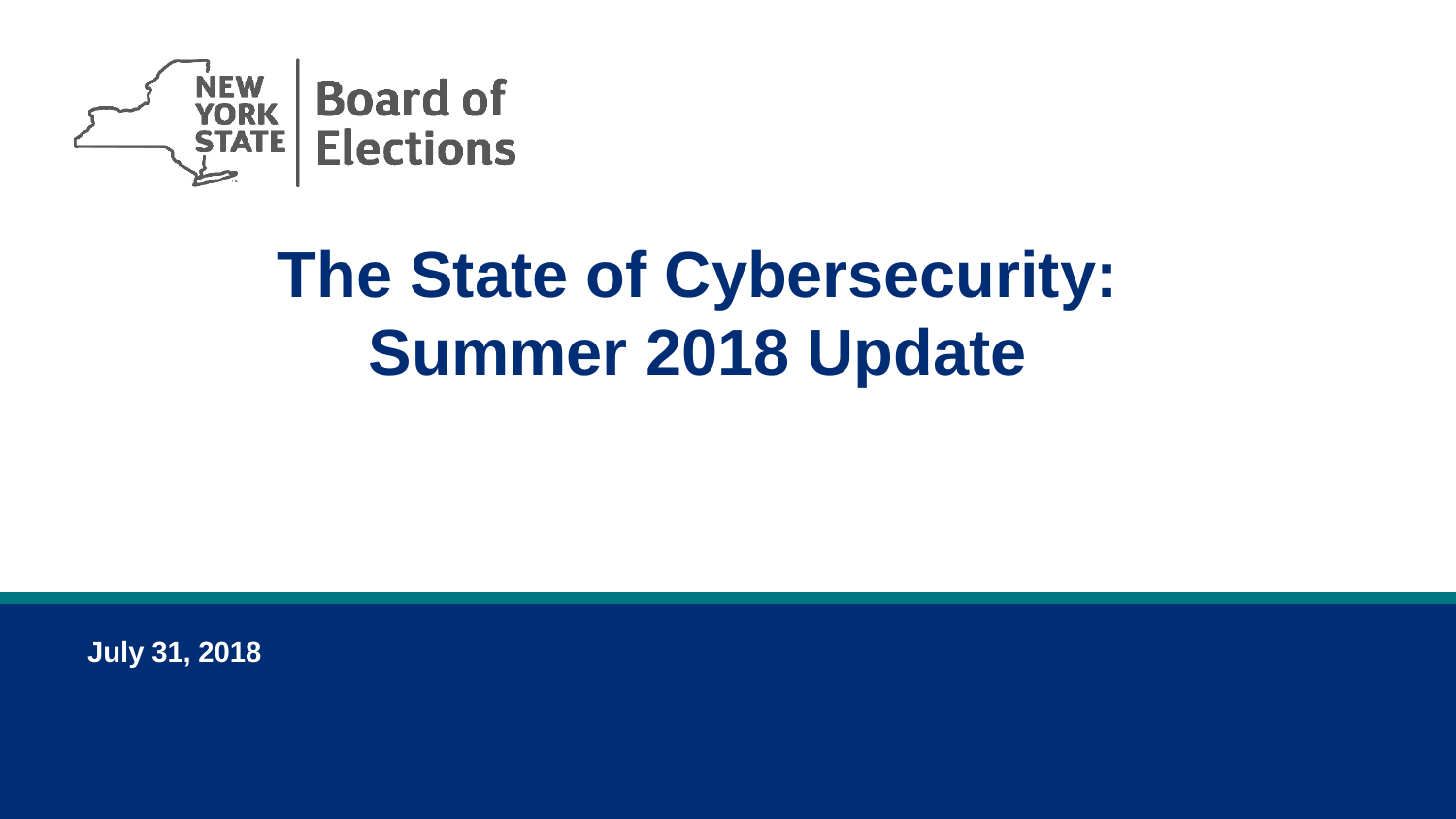#### **Robert A. Brehm, State Board of Elections Todd D. Valentine, State Board of Elections**

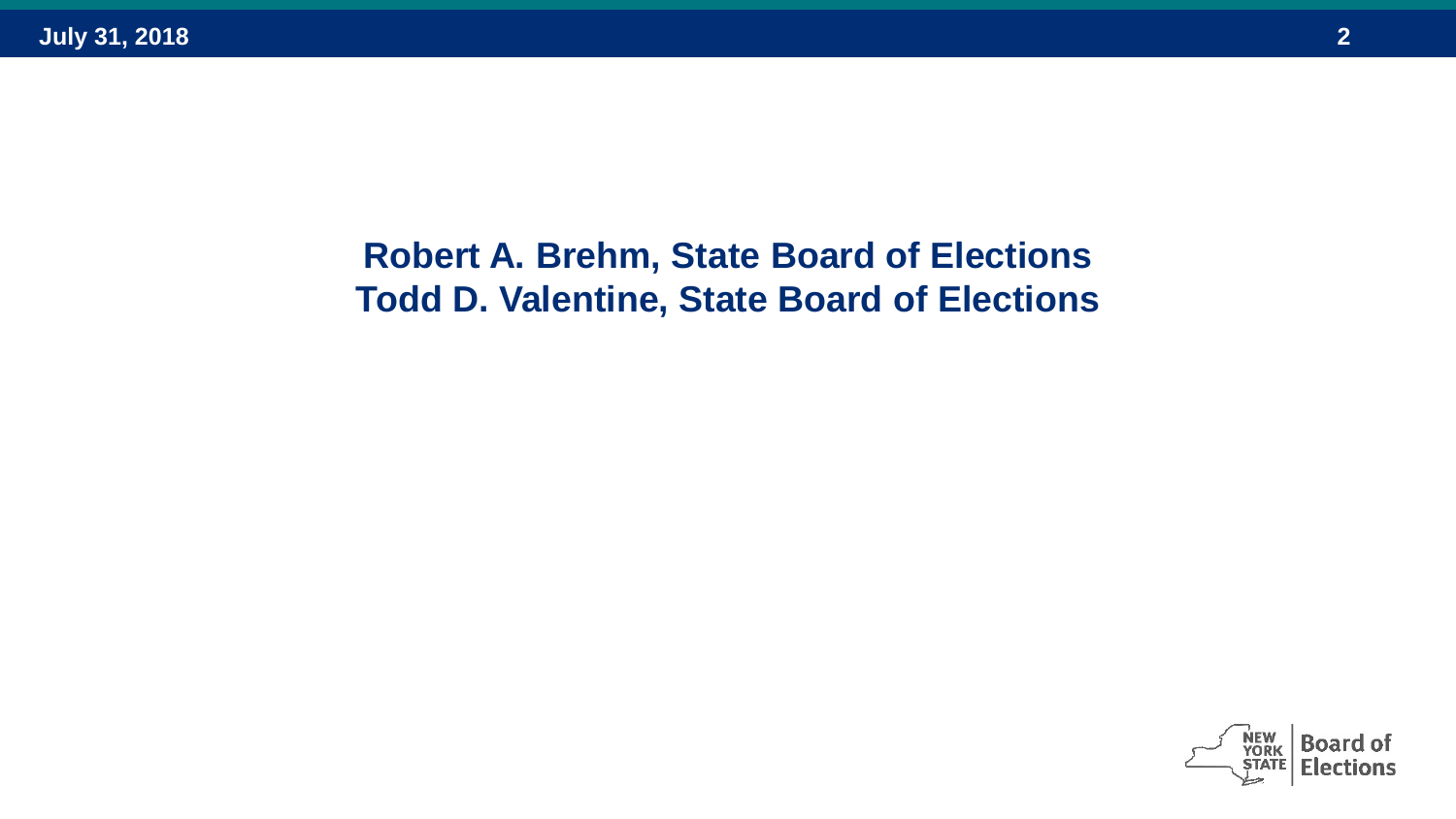**July 31, 2018 3**

# **Background**

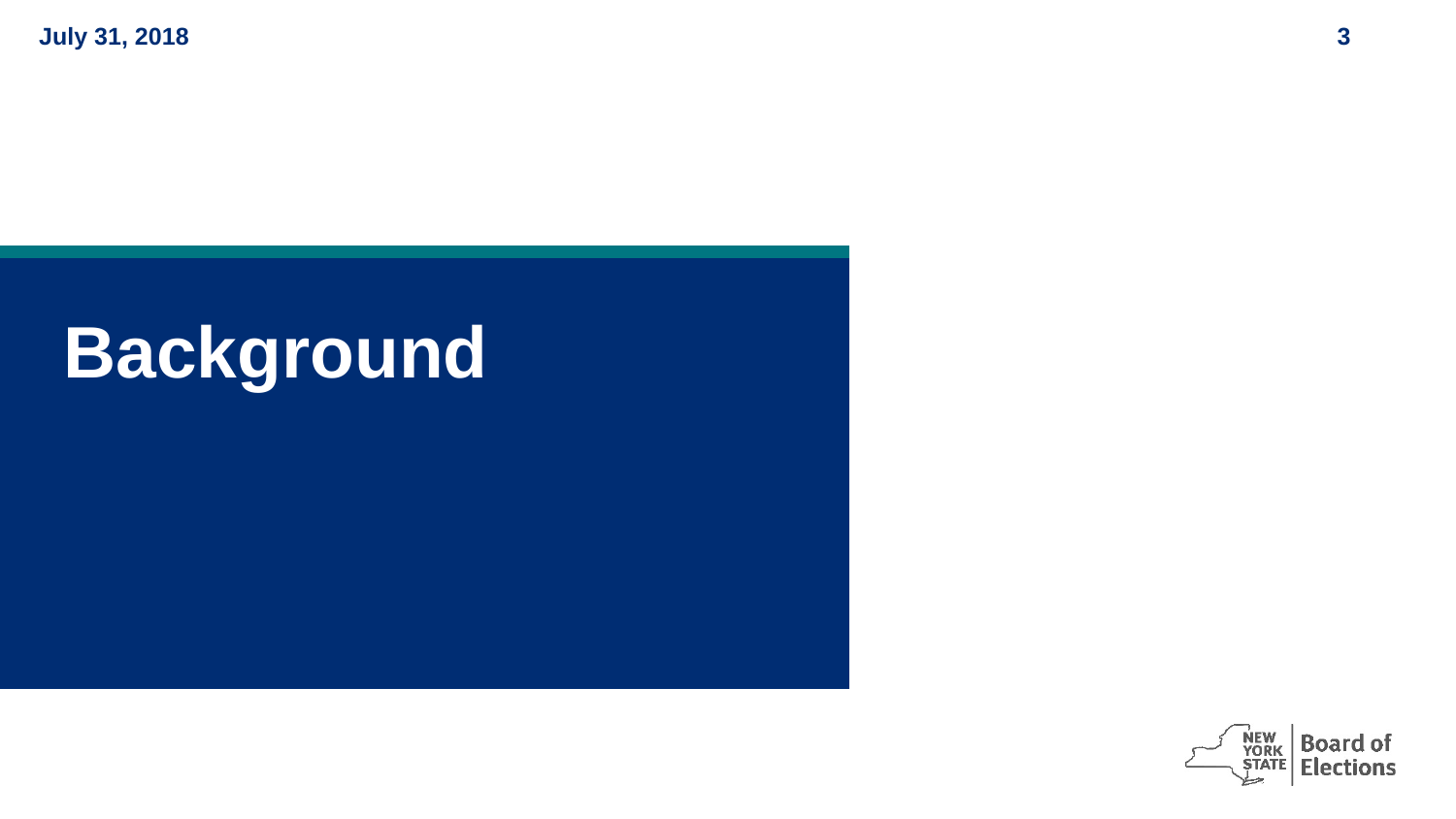## **Background**

#### **Cybersecurity as a Focusing Event**

- $\triangleright$  Alleged foreign interference in 2016 elections.
- $\triangleright$  Elections vendor hacked; Phishing campaigns.
- $\triangleright$  Constant monitoring and probing of elections infrastructure.
- Elections infrastructure designated by federal DHS as critical infrastructure.

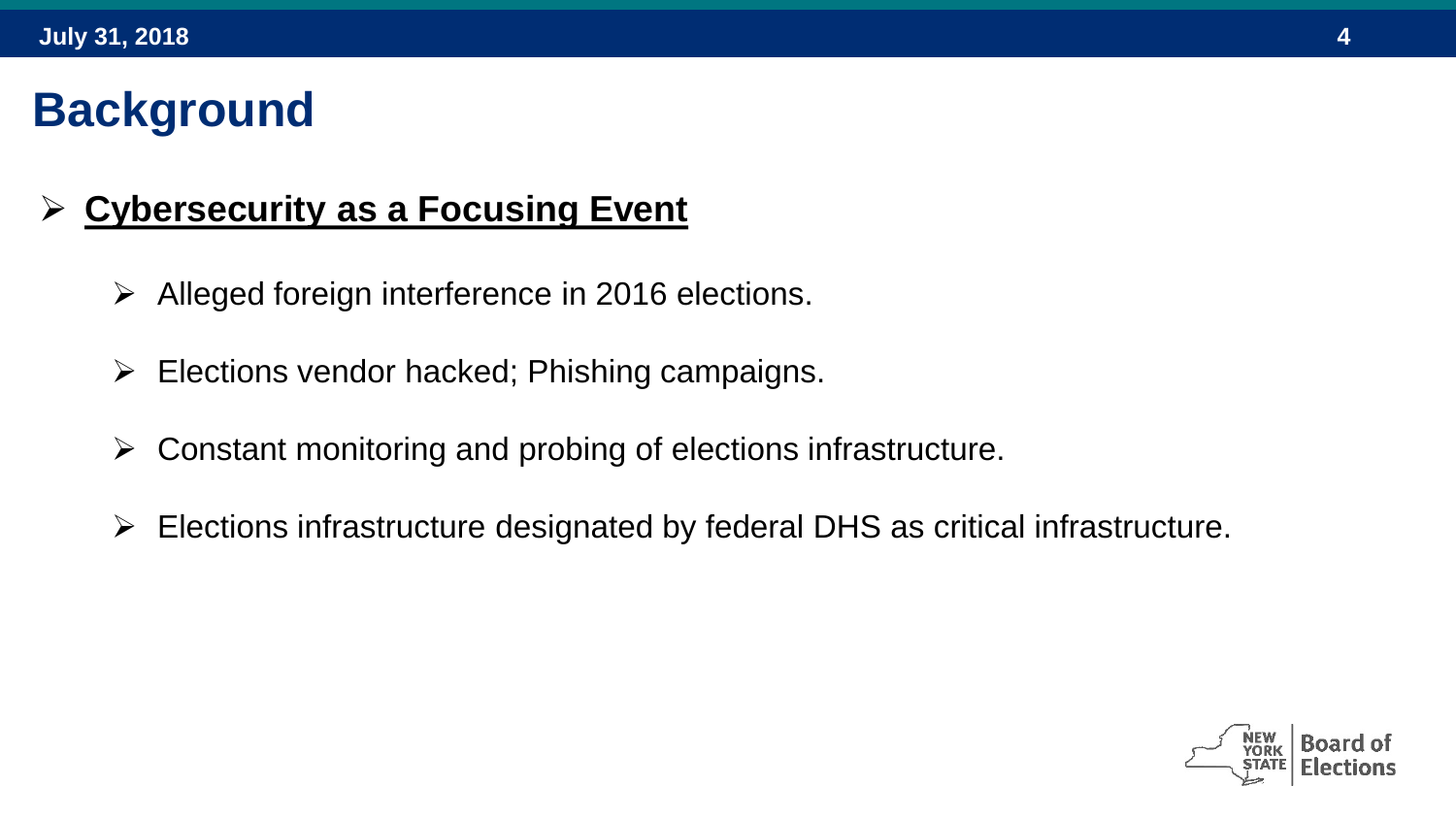#### **Partnering with NYSBOE**

- $\triangleright$  New York State Board of Elections has partnered with:
	- Federal Department of Homeland Security (DHS);
	- Federal General Services Administration (GSA);
	- Federal Bureau of Investigations (FBI);
	- Governor's Cybersecurity Advisory Board (CSAB);
	- > National Association of State Election Directors (NASED);
	- ▶ NYS Department of Homeland Security and Emergency Services (DHSES)
	- > NYS Office of General Services:
	- $\triangleright$  NYS Office for Information Technology;
	- Multi-State Information Sharing and Analysis Center (MS-ISAC)
	- $\triangleright$  Elections Infrastructure Information Sharing and Analysis Center (EI-ISAC);
	- $\triangleright$  The Belfer Center for Science and International Affairs at Harvard University;
	- University at Albany's Center for Technology and Government;
	- > NYS Association of Counties; and
	- County Boards of Elections and County IT Departments
	- $\triangleright$  And many more....

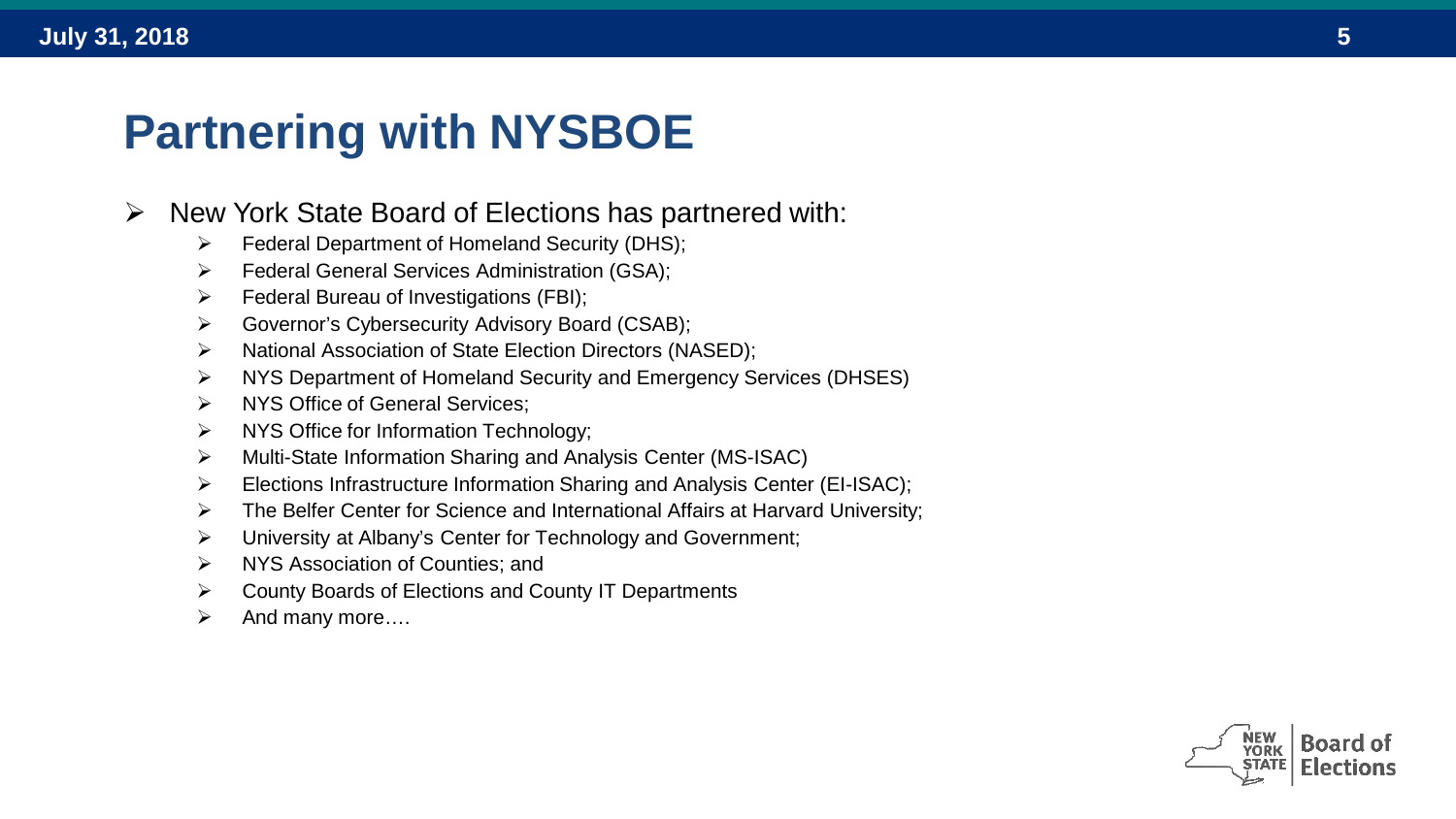#### **2018 Cybersecurity Funding**

\$5 Million in the NYS State Fiscal Year 2018/19 budget. This is a one-year appropriation.

\$19.5 Million in the federal budget. This appropriation is good for five years.

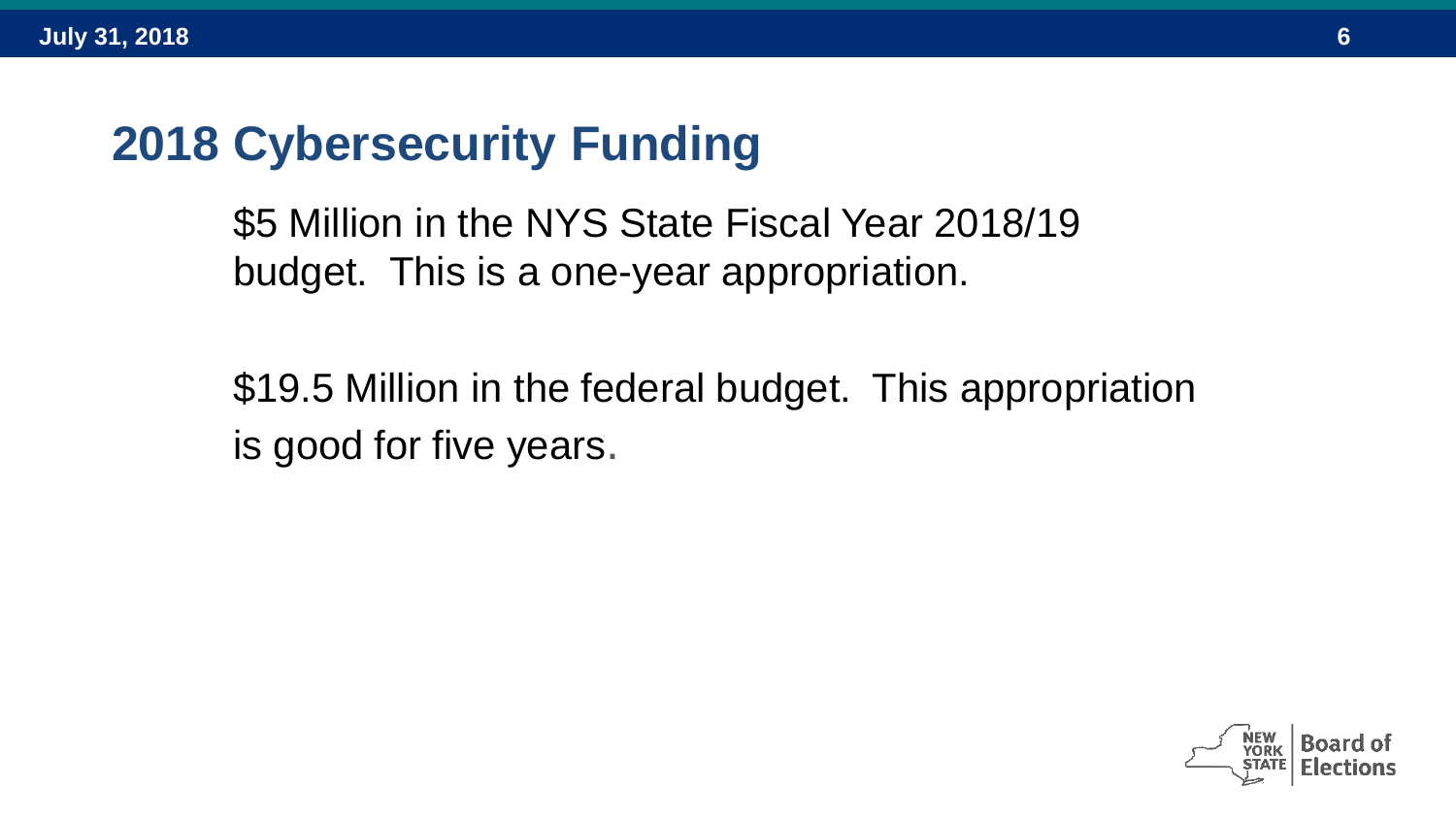#### **NYSBOE's ARMOR Plan**

**A**ssess the Risk; **R**emediate the vulnerabilities; **M**onitor Ongoing **O**perations; **R**espond to incidents.

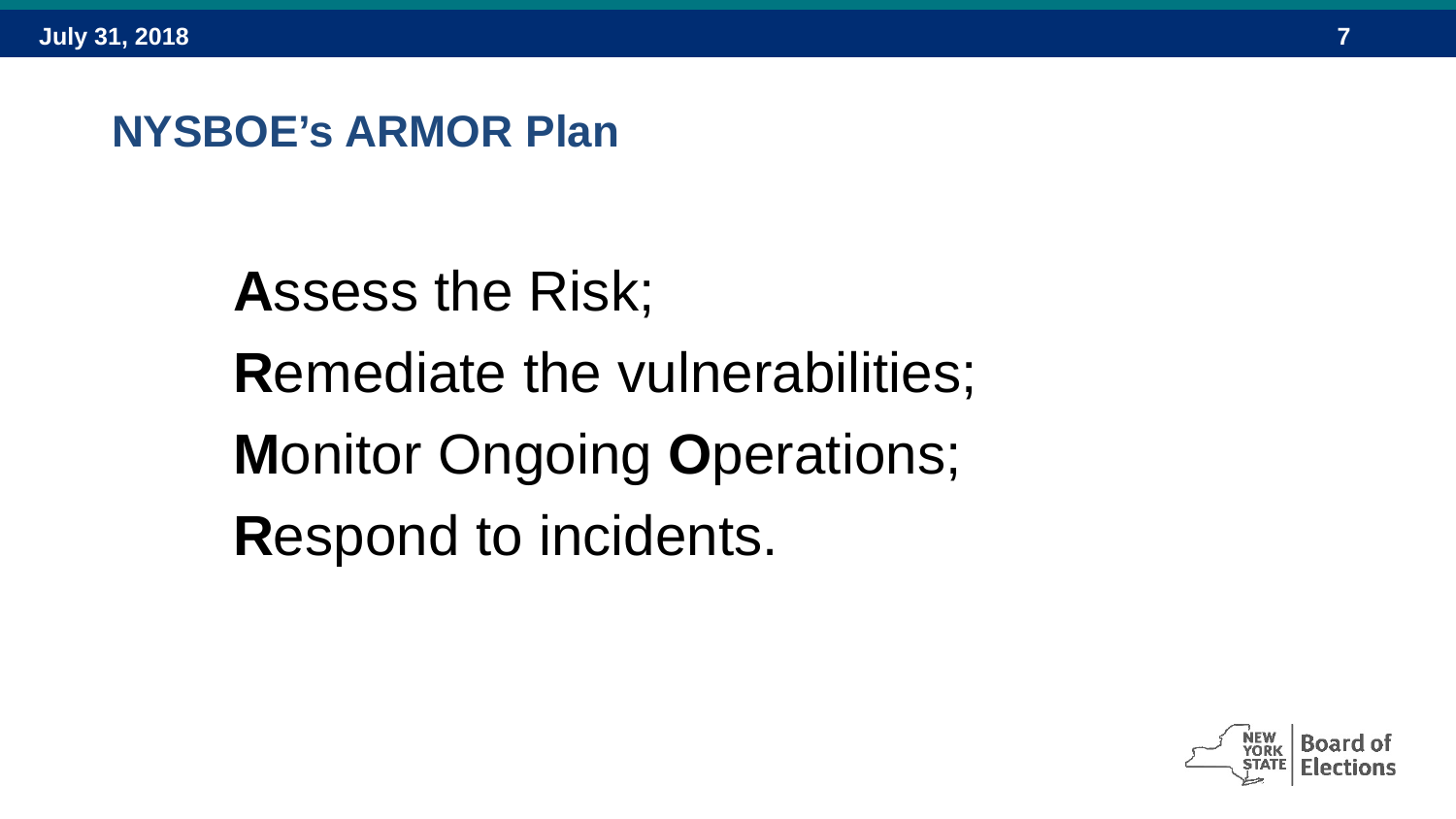## **NYSBOE Secure Elections Center Action**

- Implemented a cybersecurity incident notification plan.
	- **DHSES Cyber Incident Response Team (CIRT): 1 (844) OCT-CIRT or 1 (844) 628-2478;**
	- **NYSBOE Secure Elections Center: 1 (833) CYBERNY or 1 (833)292-3769.**
- Conducted, in conjunction with the federal DHS, 6 regional tabletop exercises. 60 of 62 Counties participated. There will be another round of federal tabletops August 13-15, 2018.
- Implementing web-based SANS training to all NYSBOE and CBOE employees.
- Contracting a vendor to provide uniform risk assessments of all CBOEs and its infrastructure.
- Procuring intrusion detection services and managed security services for CBOEs.